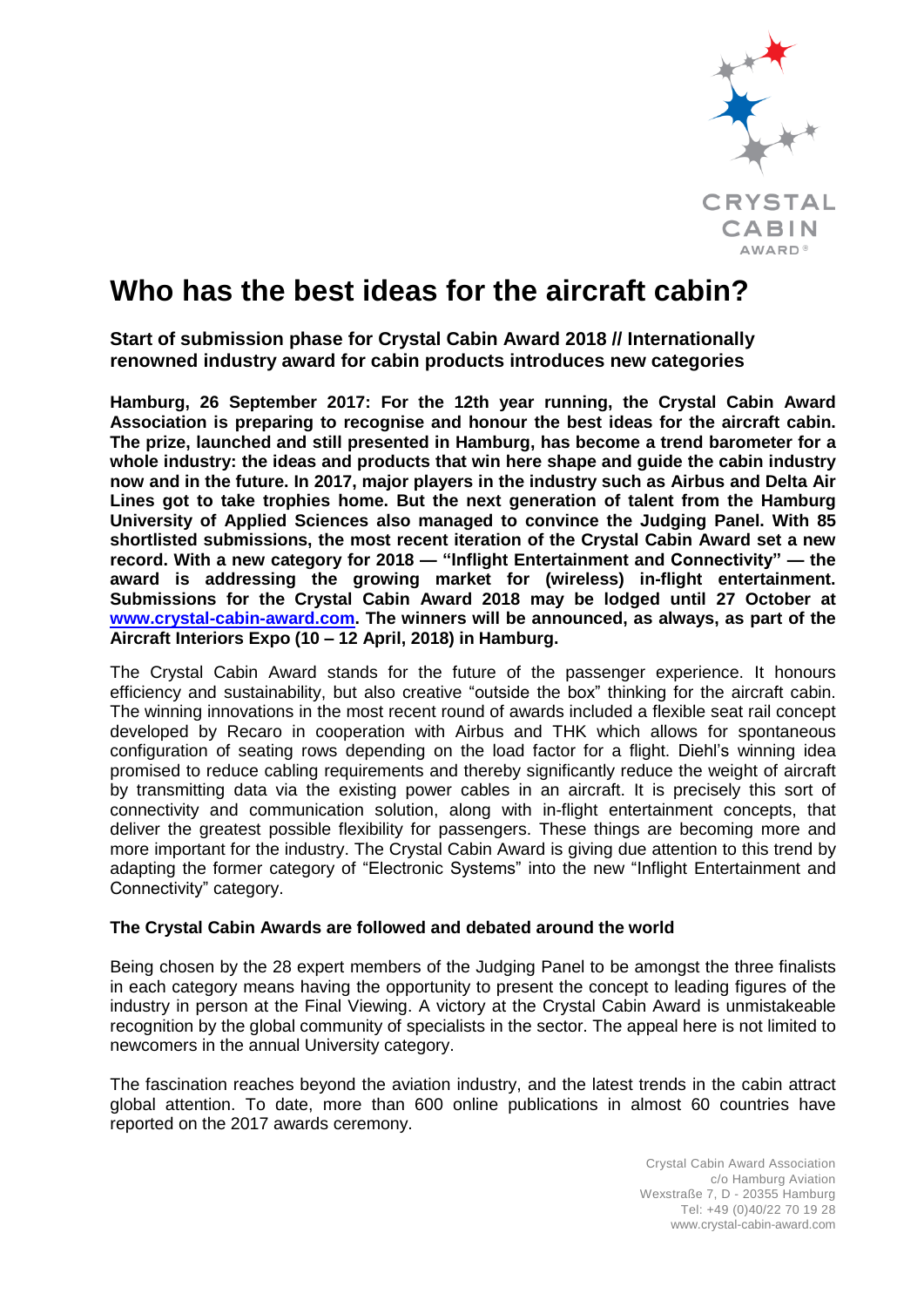

# **An overview of the 8 Crystal Cabin Award categories:**

## **Cabin Concepts**

This category is provided for full cabin concepts that are already existent or at a market-ready stage. The Cabin Concepts category is tailored for airlines as well as manufacturers and design companies.

## **Cabin Systems**

The Cabin Systems category comprises all innovative products that will bring airlines a major benefit in operations and efficiency. Such products could include galleys, lavatories, trolleys, air conditioning systems and seat concepts, with a focus on operating efficiency (e.g. lightweight structures, easy installation, better use of cabin space etc.)

## **Inflight Entertainment and Connectivity**

The IFEC category caters for the fastest growing product range in the aviation industry and includes inflight entertainment as well as on-board connectivity and communications solutions.

## **Greener Cabin, Health, Safety and Environment**

This category combines different classes of innovations. An entry for this category must either reduce negative effects on the environment, or minimize health & safety hazards and security problems for passengers, staff, or live cargo.

## **Material & Components**

In this category, the CCA jury is looking for new materials or new material applications for cabin systems that cut production costs and maximize usability.

## **Passenger Comfort Hardware**

Entries to this category must improve passenger comfort within the cabin, either for all passengers or for specific groups of passengers. The category includes all hardware directly noticeable for the passenger, including seats and seat-related products such as tray tables, partitions, lavatories, premium class and VIP products.

## **University**

This category provides room for college and university students to present their visions for innovative products and concepts for aircraft interiors.

## **Visionary Concepts**

Visionary Concepts can give us an impression of aircraft cabins of tomorrow, through technical concepts, ergonomic ideas, and aesthetic design. The category relates to engineering concepts and design studies that have not yet been implemented.